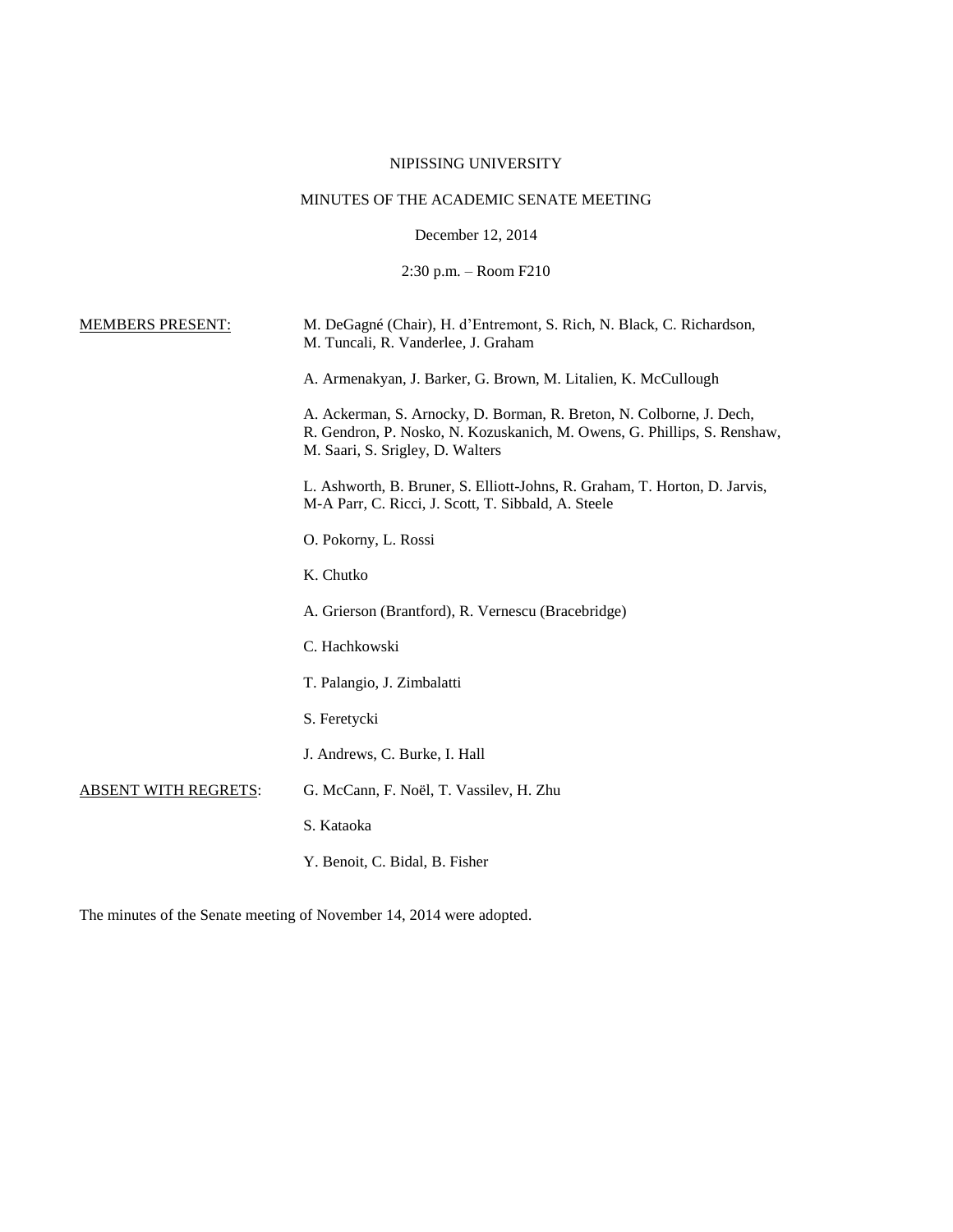### BUSINESS ARISING FROM THE MINUTES

At the November 2014 Senate meeting, a motion was passed requesting that the President convey the recommendations from the *Ad Hoc* committee that was commissioned to review the participation of Senate and elected faculty members in the process of recommending Senior Academic Administrators. Senate was advised that this was done at the December 4, 2014 Board of Governors meeting.

In response to a question from the November Senate meeting with respect to the \$12M deficit projected for 2014-15, an update was requested on how close anticipated revenues and expenditures are at this time (December 2014) and if the university was still forecasting a \$12M deficit based on revised estimates. The Provost indicated that with the latest numbers from the November 1 count date, it appears the projection is on target.

### QUESTION PERIOD

In response to a question regarding the status of the search for a new Chancellor, the President indicated that the list has been narrowed down and these prospects must be contacted to see if they are interested. He added that the Chancellor is not required for convocation ceremonies.

There were several questions about the implications of the restructuring that is currently occurring and particularly about the downloading of duties as a consequence of terminations. In his response, the President noted that the administrative positions affected by the cuts were all carefully evaluated before decisions were made. He also acknowledged that in fact we cannot do 'more with less' but that the cuts have been necessary in the financial circumstances and will refocus us on our core business. There is considerable concern that students be affected as little as possible.

A question was raised about suspending the engineering proposal in light of the current financial circumstances and the Provost noted that it was not suspended at the moment. He reiterated that the University is not creating new programs or hiring new people unless they will bring in a substantial number of new students.

In light of the scoring aspect being completed, there was a question about the status of the Program Prioritization process. The Provost indicated that the scoring committees have finished their work. HESA will now prepare a summary of the quantitative and qualitative information by unit/program. These will be sent to the units and the Deans to ensure that there are no factual errors in those summaries. The end result will be a report to be submitted to the Steering Committee which will review the report and add comments and analysis as necessary.

There was a question regarding the status of the lands across from College Drive (known as the Larocque property). The President indicated that there had been a request to donate part of it and the University declined. Also, there is no consideration for a new arena but NUSU is interested in the construction of a new student centre. Currently, there is an archaeological survey being conducted on the property.

### REPORTS of STANDING COMMITTEES and FACULTY or UNIVERSITY COUNCILS

### **Senate Executive Committee**

MOTION 1: Moved by M. DeGagné, seconded N. Colborne that the Report of the Senate Executive Committee dated December 4, 2014 be received, CARRIED

#### **Planning and Priorities Committee**

MOTION 2: Moved by H. d'Entremont, seconded by R. Gendron that the Report of the Planning and Priorities Committee dated November 21, 2014, be received. CARRIED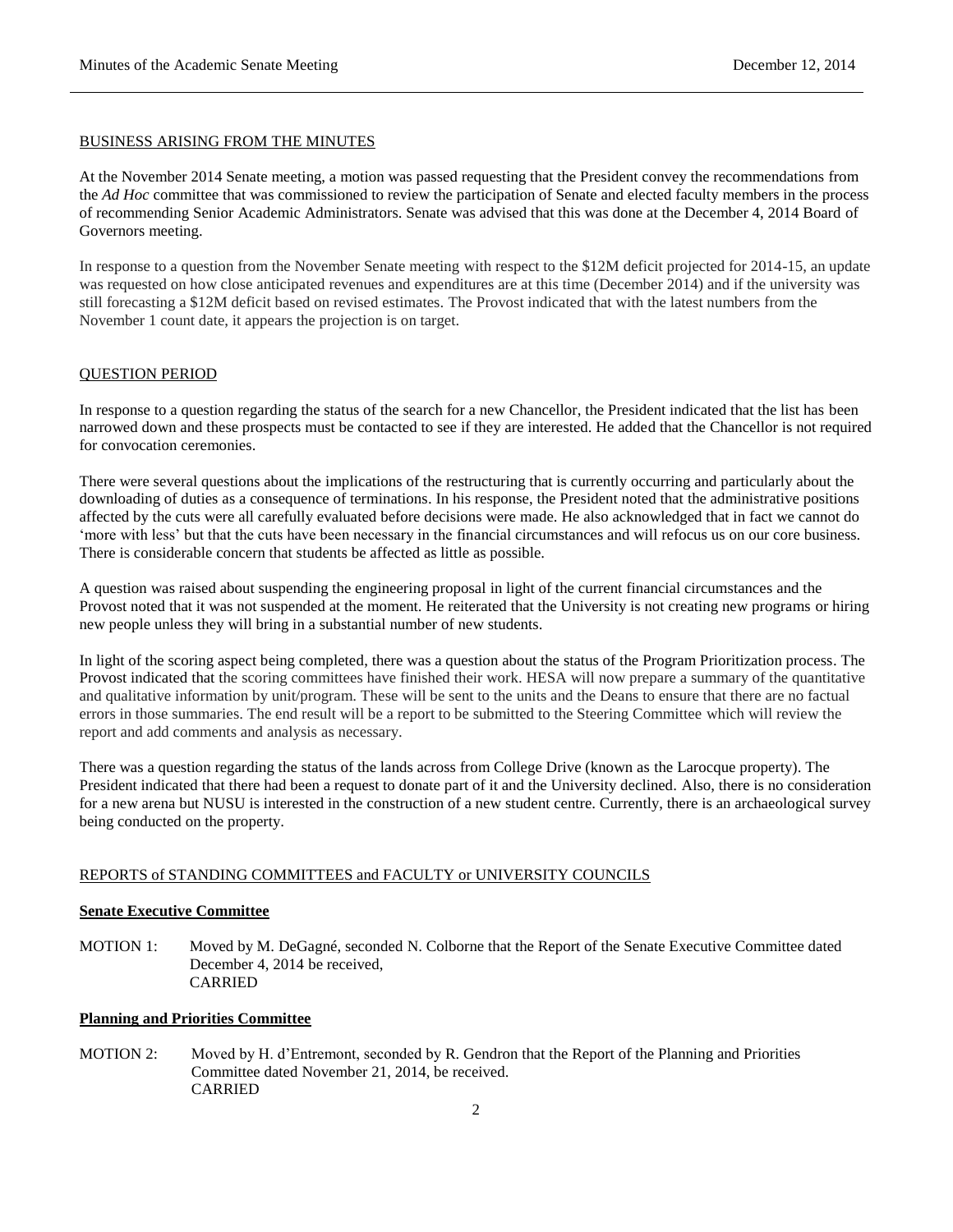### **Undergraduate Studies Committee**

#### October 20, 2014 Report

- MOTION 3: Moved by R. Vanderlee, seconded by M. Tuncali that the Report of the Undergraduate Studies Committee dated October 20, 2014, be received. CARRIED
- MOTION 4: Moved by R. Vanderlee, seconded by M. Tuncali that Senate approve that ACCT4866 Advanced Cost Accounting Topics I be included in the list of Accounting Stream electives under the heading "Nine credits from the following:". CARRIED
- MOTION 5: Moved by R. Vanderlee, seconded by M. Tuncali that Senate approve that the prerequisites for ACCT4866 Advanced Cost Accounting Topics I be changed to remove ADMN2616 Management Science. CARRIED

#### November 6, 2014 Report

- MOTION 6: Moved by R. Vanderlee, seconded by M. Saari that the Report of the Undergraduate Studies Committee, dated November 6, 2014, be received. CARRIED
- MOTION 7: Moved by R. Vanderlee, seconded by M. Saari That Senate approve of the addition of CHFS4316 Fieldwork in ABA to the Human Development stream of the CHFS curriculum. CARRIED
- MOTION 8: Moved by R. Vanderlee, seconded by M. Saari that Senate approve the addition of CHFS4205 Practicum in ABA-Lifespan to the Human Development stream of the CHFS curriculum. CARRIED
- MOTION 9: Moved by R. Vanderlee, seconded by M. Saari that Senate approve the addition of CHFS4305 Practicum in EIBI-ASD to the Human Development stream of the CHFS curriculum. CARRIED
- MOTION 10: Moved by R. Vanderlee, seconded by M. Saari that Senate approve the proposed certificate in EIBI-ASD as outlined in the attached document. CARRIED
- MOTION 11: Moved by R. Vanderlee, seconded by M. Saari that Senate approve the proposed certificate in ABA-Lifespan as outlined in the attached document. CARRIED
- MOTION 12: Moved by R. Vanderlee, seconded by M. Saari that Senate approve the proposed certificate in Program Evaluation & Applied Research (PEAR) as outlined in the attached document. CARRIED

November 17, 2014 Report

MOTION 13: Moved by R. Vanderlee, seconded by M. Tuncali that the Report of the Undergraduate Studies Committee, dated November 17, 2014, be received. CARRIED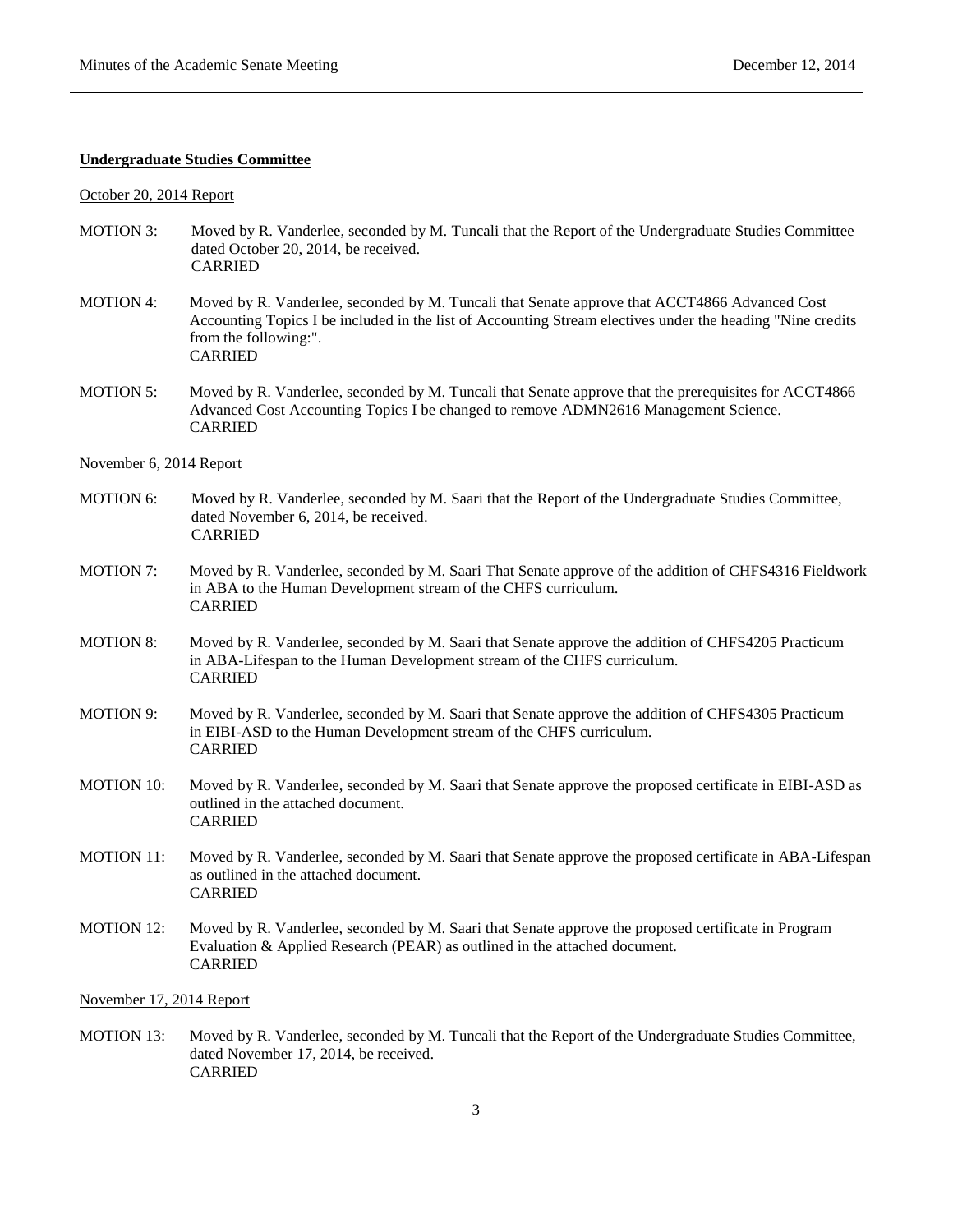| <b>MOTION 14:</b> | Moved by R. Vanderlee, seconded by M. Tuncali that Senate approve that the prerequisites for PHYS2007<br>General Physics IV: Optics and Introduction to Modern Physics be changed from PHYS2006 to PHYS1007<br>and MATH1037.<br><b>CARRIED</b>                                                                                                                                                                                                                                                                                                                                                                                                                                                                                                                                                                                                                                                                                                                                                                                                                                                                                  |
|-------------------|---------------------------------------------------------------------------------------------------------------------------------------------------------------------------------------------------------------------------------------------------------------------------------------------------------------------------------------------------------------------------------------------------------------------------------------------------------------------------------------------------------------------------------------------------------------------------------------------------------------------------------------------------------------------------------------------------------------------------------------------------------------------------------------------------------------------------------------------------------------------------------------------------------------------------------------------------------------------------------------------------------------------------------------------------------------------------------------------------------------------------------|
| <b>MOTION 15:</b> | Moved by R. Vanderlee, seconded by D. Borman that Senate approve the addition of the following courses<br>as outlined:<br>INTD1005 Introduction to Disciplinary Studies<br>INTD2005 Introduction to Interdisciplinary Analysis<br>INTD3005 Applied Interdisciplinarity: Solving Wicked Problems.<br><b>CARRIED</b>                                                                                                                                                                                                                                                                                                                                                                                                                                                                                                                                                                                                                                                                                                                                                                                                              |
| <b>MOTION 16:</b> | Moved by R. Vanderlee, seconded by M. Tuncali that Senate approve the deletion of UNIV2005<br>Introduction to Cross-Disciplinary Analysis.<br><b>CARRIED</b>                                                                                                                                                                                                                                                                                                                                                                                                                                                                                                                                                                                                                                                                                                                                                                                                                                                                                                                                                                    |
| <b>MOTION 17:</b> | Moved by R. Vanderlee, seconded by K. Chutko that Senate approve the addition of GEOG3316 Geography<br>of Health and Health Care, as outlined.<br><b>CARRIED</b>                                                                                                                                                                                                                                                                                                                                                                                                                                                                                                                                                                                                                                                                                                                                                                                                                                                                                                                                                                |
| <b>MOTION 18:</b> | Moved by R. Vanderlee, seconded by K. Chutko that Senate approve that the prerequisite for GEOG4137 be<br>changed from GEOG2107 and GEOG3107 to GEOG2107.<br><b>CARRIED</b>                                                                                                                                                                                                                                                                                                                                                                                                                                                                                                                                                                                                                                                                                                                                                                                                                                                                                                                                                     |
| <b>MOTION 19:</b> | Moved by R. Vanderlee, seconded by R. Gendron that Senate approve the modification of prerequisite<br>requirements for all 3000-level history courses to 12 credits of history with at least 3 credits at 2000 level; or<br>any 54 credits completed.<br><b>CARRIED</b>                                                                                                                                                                                                                                                                                                                                                                                                                                                                                                                                                                                                                                                                                                                                                                                                                                                         |
| <b>MOTION 19:</b> | Moved by R. Vanderlee, seconded by R. Gendron that Senate approve that HIST1405 Power and Resistance<br>in Canada's Past, be banked.<br><b>CARRIED</b>                                                                                                                                                                                                                                                                                                                                                                                                                                                                                                                                                                                                                                                                                                                                                                                                                                                                                                                                                                          |
| <b>MOTION 20:</b> | Moved by R. Vanderlee, seconded by M. Saari that Senate approve the cross-coding of the following CHFS<br>courses with PSYC:<br>CHFS3137 ABA II: Advanced Topics in Applied Behaviour Analysis with PSYC3137 ABA II:<br>$\bullet$<br>Advanced Topics in Applied Behaviour Analysis.<br>CHFS3036 Ethics and Professional Standards with PSYC3036, Ethics and Professional Standards.<br>CHFS4016 Program Evaluation and Clinical Outcomes Management with PSYC4016 Program<br>Evaluation and Clinical Outcomes Management.<br>CHFS4017 Practicum: Applied Research & Evaluation with PSYC4017 Practicum: Applied<br>Research & Evaluation.<br>CHFS4106 Assessment & Intervention Planning with PSYC4106 Assessment & Intervention<br>Planning.<br>CHFS4206 Applied Developmental Neuropsychology with Psychology as PSYC4216 Applied<br>Developmental Neuropsychology.<br>CHFS4306 Special Topics: Human Development & Learning to Psychology with PSYC4306<br>Special Topics: Human Development & Learning.<br>CHFS2026 Methods in Behavioural and Social Sciences with PSYC2026 Methods in Behavioural<br>and Social Sciences. |

CARRIED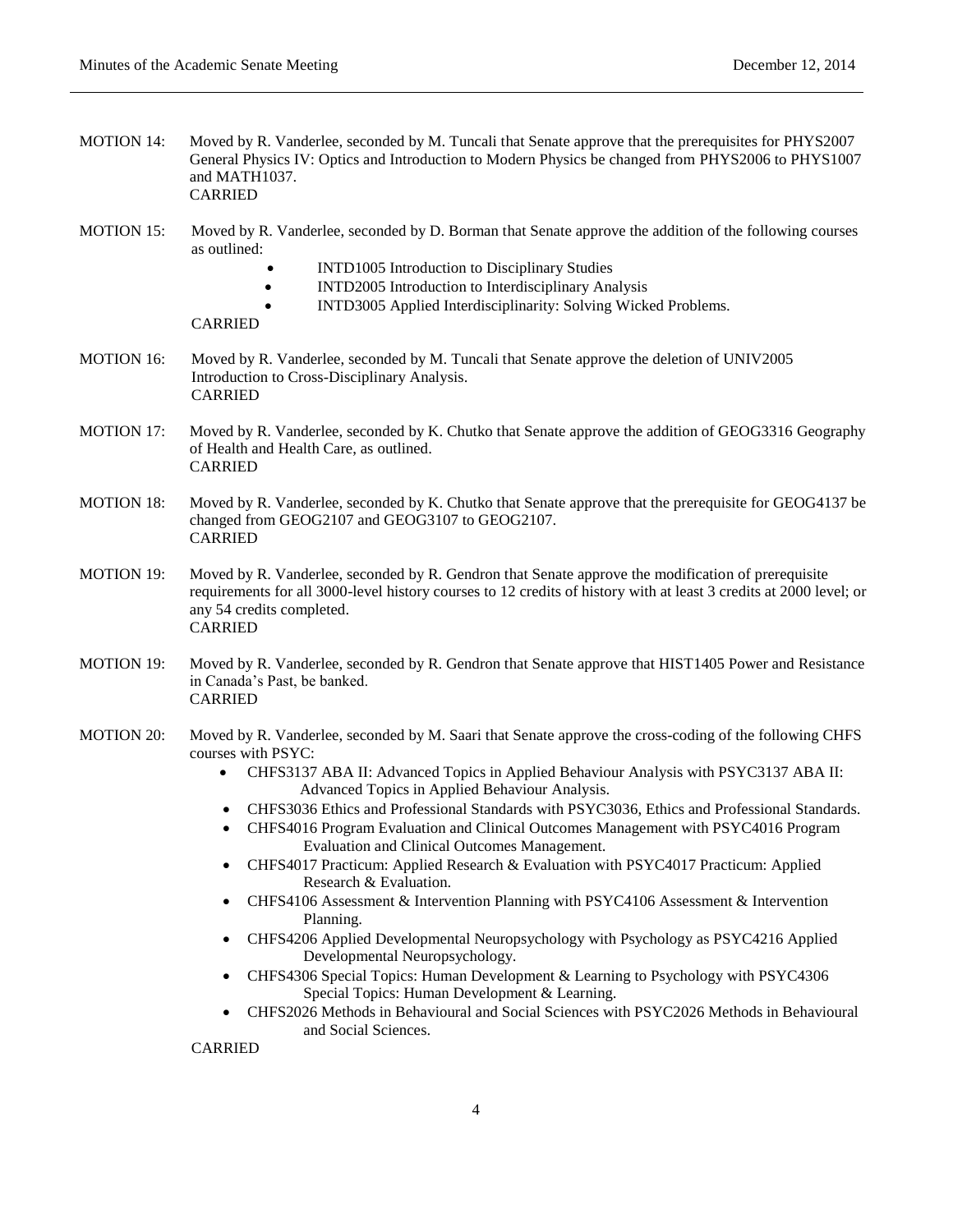- MOTION 21: Moved by R. Vanderlee, seconded by M. Saari that Senate approve the proposed certificate in Early Intensive Behaviour Intervention– Autism Spectrum Disorders (EIBI-ASD) as outlined in the document. CARRIED
- MOTION 22: Moved by R. Vanderlee, seconded by M. Saari that Senate approve the proposed certificate in ABA-Lifespan as outlined in the document. CARRIED
- MOTION 23: Moved by R. Vanderlee, seconded by M. Saari that Senate approve the proposed certificate in Program Evaluation & Applied Research (PEAR) as outlined in the document. CARRIED
- MOTION 24: Moved by R. Vanderlee, seconded by M. Tuncali that Senate create a University-wide ad-hoc committee to review the breadth requirement policy, consisting of at least one tenured or tenure-track faculty member from each of the designated breadth areas, the Schulich School of Education, the Registrar (or designate) and a student representative, and report back to Senate. CARRIED

# December 1, 2014 Report

- MOTION 25**:** Moved by R. Vanderlee, seconded by C. Burke that the Report of the Undergraduate Studies Committee, dated December 1, 2014, be received. CARRIED
- MOTION 26: Moved by R. Vanderlee, seconded by M. Tuncali that Senate approve a course restriction change from 12 credits to 6 credits for the Topics in Literature courses ENGL1006, 1007, 1016, 1026, 1027, 1036, 1037. (Restriction: Students are limited to a maximum of 6 credits at the 1000 level). CARRIED

## **Non-substantive changes (Gender Equality and Social Justice)**

- GEND 2226 "Case Studies in Persecution and Violent Conflict" be renamed "Case Studies in Violent Conflict."
- GEND 2147 "Citizenship and Social Justice" be renamed "Bodies, Borders, and Belonging."
- GEND 3066 "Canada, Colonization, and the Politics of Resistance" be renamed "Invasion and Resistance."
- GEND 3306 "Theories of Power and Equality" be renamed to "Ideas of Power."
- MOTION 27: Moved by R. Vanderlee, seconded by M. Saari that Senate approve the prerequisites for PSYC4105 (Senior Empirical Thesis) be changed by removing PSYC3357 (Design & Analysis II) as one of the prerequisites. CARRIED
- MOTION 28: Moved by R. Vanderlee, seconded by M. Saari that Senate approve the course pre-requisites for PSYC4105 (Senior Empirical Thesis) be changed to include either PSYC3356 (Design & Analysis I) or CHFS3035 (Statistics in Behavioural & Social Sciences) with a minimum of 70% or better in either prerequisite. CARRIED
- MOTION 29: Moved by R. Vanderlee, seconded by M. Saari that Senate approve the course pre-requisites for PSYC4215 (Senior Research Seminar) be changed to PSYC3356 (Design & Analysis I) or CHFS3035 (Statistics in Behavioural & Social Sciences). CARRIED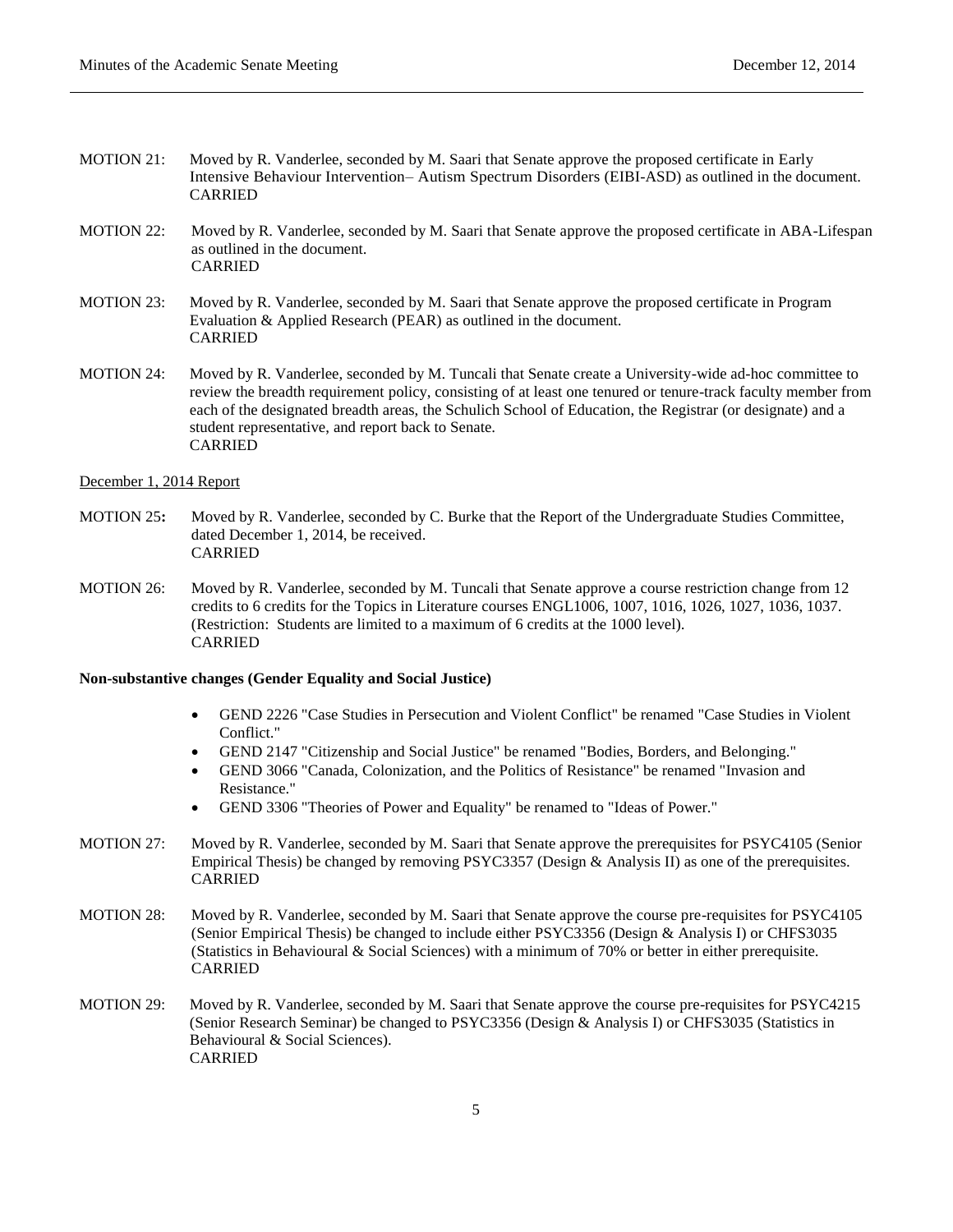- MOTION 30: Moved by R. Vanderlee, seconded by M. Saari that Senate approve the following change in program requirements: Students in the BA Honours Specialization in Psychology and BA Specialization in Psychology may substitute CHFS2026 and CHFS3035 for PSYC2126, PSYC2127, and PSYC3356. CARRIED
- MOTION 31: Moved by R. Vanderlee, seconded by M. Saari that Senate approve the following change in program requirements: Students in the BA Major in Psychology may substitute CHFS2026 and CHFS3035 for PSYC2126 and PSYC2127; consequently, these students must complete a minimum of 21 additional 2000/3000 level PSYC credits instead of 24. CARRIED
- MOTION 32: Moved by R. Vanderlee, seconded by M. Tuncali that Senate approve the following mandatory courses in the Teacher of Anishnaabemwin as a Second Language Program, as outlined:
	- EDUC1546 Anishnaabemwin Language Methodologies I
	- EDUC2546 Anishnaabemwin Language Methodologies II
	- EDUC1436 Anishnaabemwin Curriculum I (formerly EDUC1441)
	- EDUC2436 Anishnaabemwin Curriculum II (formerly EDUC2441)
	- EDUC1456 Anishnaabemwin Language I (formerly EDUC1444)
	- EDUC2456 Anishnaabemwin Language II (formerly EDUC2444)

### CARRIED

- MOTION 33: Moved by R. Vanderlee, seconded by M. Saari that Senate approve the following mandatory courses in the Aboriginal Teacher Certification Program and Teacher of Anishnaabemwin as a Second Language Program, as outlined:
	- EDUC4946 History, Policy and Aboriginal Education
	- EDUC4947 Understanding Indigenous Pedagogies

# CARRIED

- MOTION 34: Moved by R. Vanderlee, seconded by R. Gendron that Senate approve that the following program requirements of the Bachelor of Physical and Health Education be changed to include: One of the following 3-credit courses:
	- PHED4046 Contemporary Issues in Sport and Physical Activity
	- HIST3946 History of Sport in Canada
	- HIST3947 Sport and Spectacle in Modern Society
	- ENGL1000 level Special Topics course titled: Sport in Literature and Film

# CARRIED

MOTION 35: Moved by R. Vanderlee, seconded by M. Tuncali that Senate approve the deletion of the "Three credits of 1000 level English Studies (excluding ENGL1551 and ENGL1552)" within the program requirements of the Bachelor of Physical and Health Education. CARRIED

### **Non-substantive changes**

- Pre-requisite wording changes to the 3000-level and 4000-level practical courses:
	- *Current pre-requisite for 3000-level practicals*: "Third year standing in the Bachelor of Physical and Health Education program"
	- *Proposed change in wording*: "completion of 6-credits at the 1000-level practicals and completion of 6 credits at the 2000-level practicals"

Note: Any other additional pre-requisites, such as part 1 of a practical, would remain.

 Remove the list of the specific 1000-level and 2000-level practicals in the program requirements section of the Academic Calendar and replace with: "6-credits of 1000-level practicals" and "6-credits of 2000-level practicals".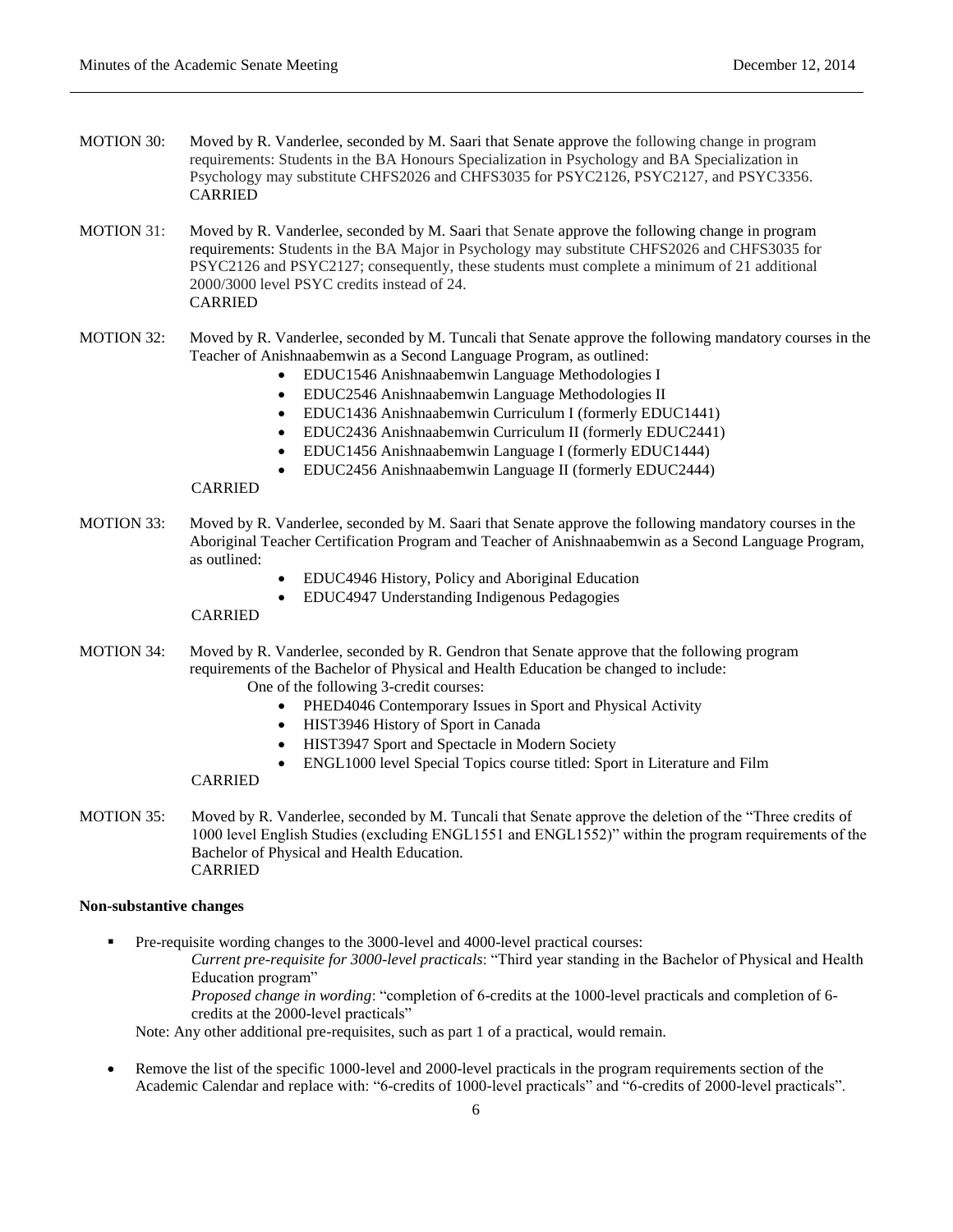Rationale: This creates more flexibility in the event that one specific practical cannot be offered as it could then be replaced with a Special Practical course.

• Title changes to 2 courses:

*Current title*: PHED 3106 Community Leadership Placement II *New title*: PHED 3106 Community Leadership Placement I Rationale: The original Community Leadership Placement I course (PHED2106) was removed with the changes to the BPHE program that came through earlier this calendar year.

*Current title:* PHED 4106 Community Leadership Placement III *New title*: PHED4106 Community Leadership Placement II Rationale: To follow the PHED3106 title for continuity and clarity.

MOTION 36: Moved by R. Vanderlee, seconded by D. Borman that Senate approve that the EDUC2185 International Languages (Spanish) Part 2 be added to the list of available courses. CARRIED

### AMENDMENT of BY-LAWS

- MOTION 37: Moved by N. Colborne, seconded by H. d'Entremont that Article 9.2.1 Admissions and Enrolment Subcommittee and references to it in the Senate bylaws be eliminated. CARRIED
- MOTION 38: Moved by N. Colborne, seconded by H. d'Entremont that Article 10.3(a) of the Senate bylaws be amended with the addition of the position of Provost Vice-President – Academic and Research, or designate, as Chair of the Graduate Studies Committee. CARRIED

#### REPORTS FROM OTHER BODIES

#### Board of Governors

There was a Board meeting on Thursday, December 4, 2014. A presentation was made by Dr. Sharon Rich on tri-council funding and how the number of faculty at Nipissing receiving funding from these three agencies has grown in the last few years. This was followed by a PowerPoint presentation from Dr. John Kovacs who captured some of his research work into mangroves.

In his remarks, the President commented on the recent restructuring announcements. He indicated it had become necessary for the university to examine key costs and to lobby the provincial government for new funding. He also added that the University was undertaking a stronger advocacy role with several Ministries.

The Provost explained the new process of program approval and how programs in line with SMAs will be expedited through the decision process. He reported that the Bachelor of Social Work program has made it to the 'expedited' process.

Board members were presented with the four recommendations from the Ad hoc Senate committee in regards to ensuring the participation of Senate and elected faculty members in the process of recommending Senior Academic Administrators. The first three recommendations were concurred with. The last recommendation will be brought to Board Executive for consideration.